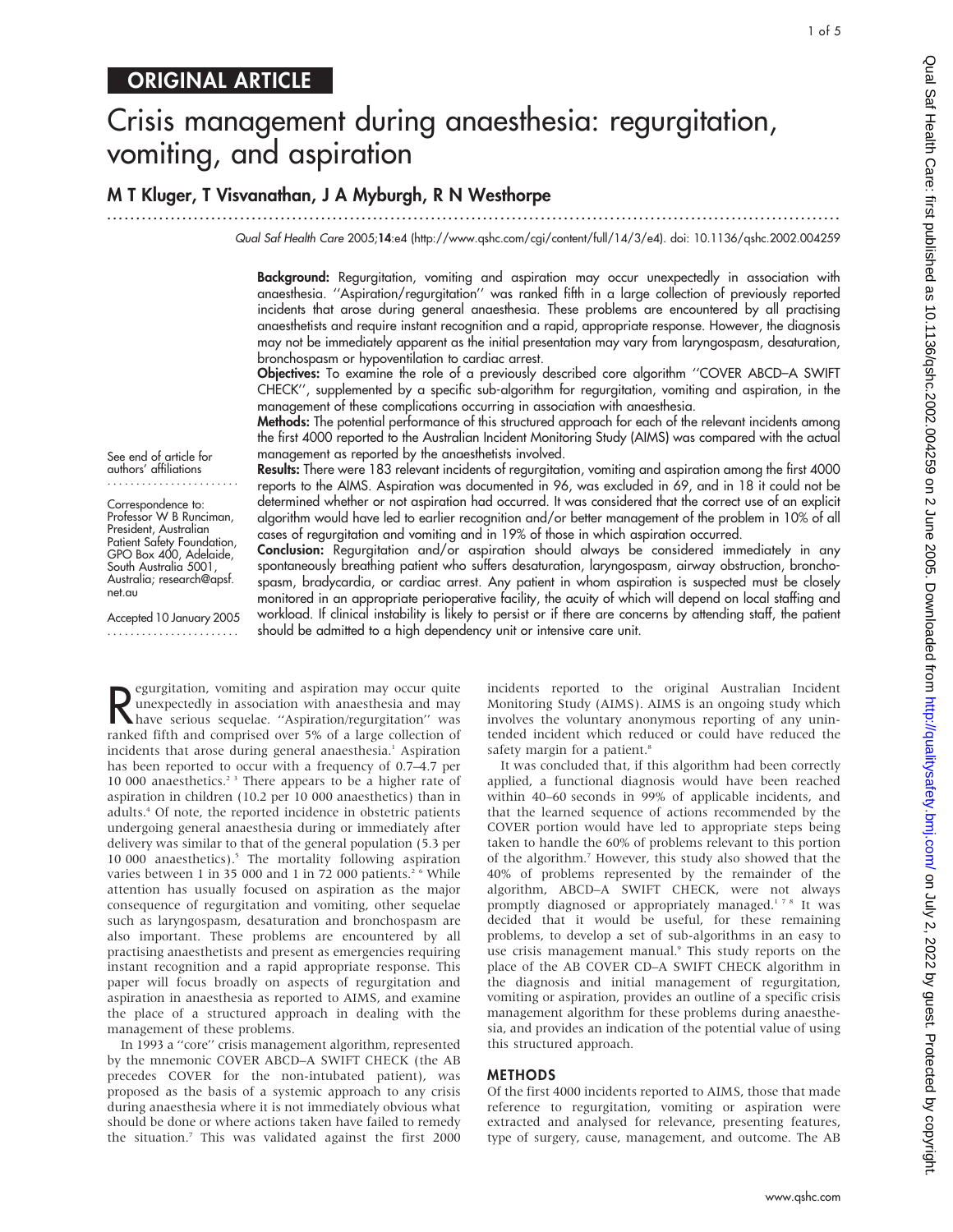# REGURGITATION/VOMITING

#### MANAGEMENT

Inform the surgeon Head down, lateral posture, if feasible Apply cricoid pressure Try to clear and suction the airway Give 100% oxygen Consider deepening anaesthesia (1)\* to visualise and clear the pharynx/airway Try gentle mask CPAP/IPPV with cricoid pressure  $(2)^{\ast}$ Ventilate the lungs with cricoid pressure IF YOU CANNOT VENTILATE  $\rightarrow$  page 14\*\*

Give suxamethonium and atropine. Intubate with cricoid pressure, expedite surgery.

# **ASPIRATION**

SIGNS (3) Laryngospasm/airway obstruction Bronchospasm/wheeze/crackles Hypoventilation/dyspnoea/apnoea Reduced compliance (ARDS) Desaturation/bradycardia/arrest.

### **FURTHER CARE**

Sedation, analgesia, IPPV via ETT Suction airway, optimise FIO $_2$  and PEEP  $\,$ Bronchoscopy and lavage if necessary Bronchodilators as necessary (4) Chest X ray. If normal, and If saturation is adequate, extubate (5) If stable after 2 hours in recovery, send to the ward and arrange for follow up (5) If unstable or saturation is inadequate (5) Maintain intubation and IPPV Admit to a high dependency area (6) Explain what happened to relations/friends Repeat chest X ray and blood gases Consider PEEP, bronchodilators, inotropes Culture sputum Antibiotics; not routine Consider other causes (7) Reassess daily (8). Explain what happened to the patient Arrange follow up as necessary.

The sub-algorithm forms a facing page of the Crisis Management Manual<sup>12</sup>.

- Numbers in brackets refer to Notes in the right hand panel.
- \*\* Page reference refers to the Crisis Management Manual12.

#### Figure 1 Regurgitation/vomiting.

COVER CD–A SWIFT CHECK algorithm, as presented elsewhere in this series of articles,<sup>9</sup> was applied to each relevant report to determine the stages at which the problem might have been diagnosed and to confirm that activating the COVER portion would have led to appropriate initial steps being taken. As regurgitation, vomiting and aspiration are not dealt with by this algorithm, a specific sub-algorithm was developed for these problems (fig 1) and its putative effectiveness was tested against the reports. The potential value of this structured approach—that is, the application of AB COVER CD–A SWIFT CHECK to the diagnosis and initial management of this problem and the application of the subalgorithm for regurgitation, vomiting and aspiration—was assessed in the light of the AIMS reports by comparing its potential effectiveness for each incident with that of the actual management, as recorded in each report.

#### **NOTES:**

It was judged that the correct use of the algorithm would have led to earlier recognition of the problem and/or better management in 19% of the 96 incidents of aspiration reported to AIMS.

- (1) An alternative is to allow the patient to recover consciousness and to start again. Deepening anaesthesia may be necessary to properly visualise and clear the pharynx/airway without precipitating laryngospasm and/or further aspiration or vomiting.
- (2) An alternative, if the patient's condition allows, and the appropriate equipment and assistance is at hand, is to proceed immediately with intubation.
- (3) Diagnosis of regurgitation, vomiting or aspiration was clinically obvious in 70% of cases. However 15% of cases of aspiration presented as desaturation, 6% as laryngospasm, 3% as airway obstruction, 2% as bronchospasm, 1% occurred with difficult intubation, 1% presented with hypoventilation, 0.5% as pulmonary oedema and 0.5% as cardiac arrest.
- (4) Salbutamol: 0.5% 1 ml (5 mg) by mask nebuliser 4 hourly.
- (5) "Stable": saturation 95% with FIO $_2$  <0.5, heart rate <100, respiratory rate <20/minute (adults), no bronchospasm, apyrexial.
- (6) Major morbidity ensued in 50% of all cases of aspiration and death ensued in 4%.
- (7) Bronchospasm, pulmonary oedema, ARDS, pulmonary embolism and other causes of ET tube obstruction may present a similar respiratory picture as aspiration.
- (8) Steroids and antibiotics should not be used early or routinely.

These notes comprise a reverse side of a page of the Crisis Management Manual<sup>12</sup>.

## RESULTS

Among the first 4000 AIMS reports there were 198 cases of regurgitation, vomiting or aspiration. Fifteen of these were excluded from further consideration either because other diagnoses were evident after review of the reports or because it was considered that these problems had not played a significant role in the incident. Of the remaining 183 incidents, 96 had evidence of pulmonary aspiration and 69 were documented not to have been associated with pulmonary aspiration. In 18 it was not clear from the report whether or not aspiration had occurred.

Regurgitation, vomiting or aspiration was clinically obvious in 128 cases (70%). A further 28 cases (15%) presented as desaturation (24 in the aspiration group), 11 cases (6%) as laryngospasm (eight in the aspiration group), five cases (3%) as airway obstruction (four in the aspiration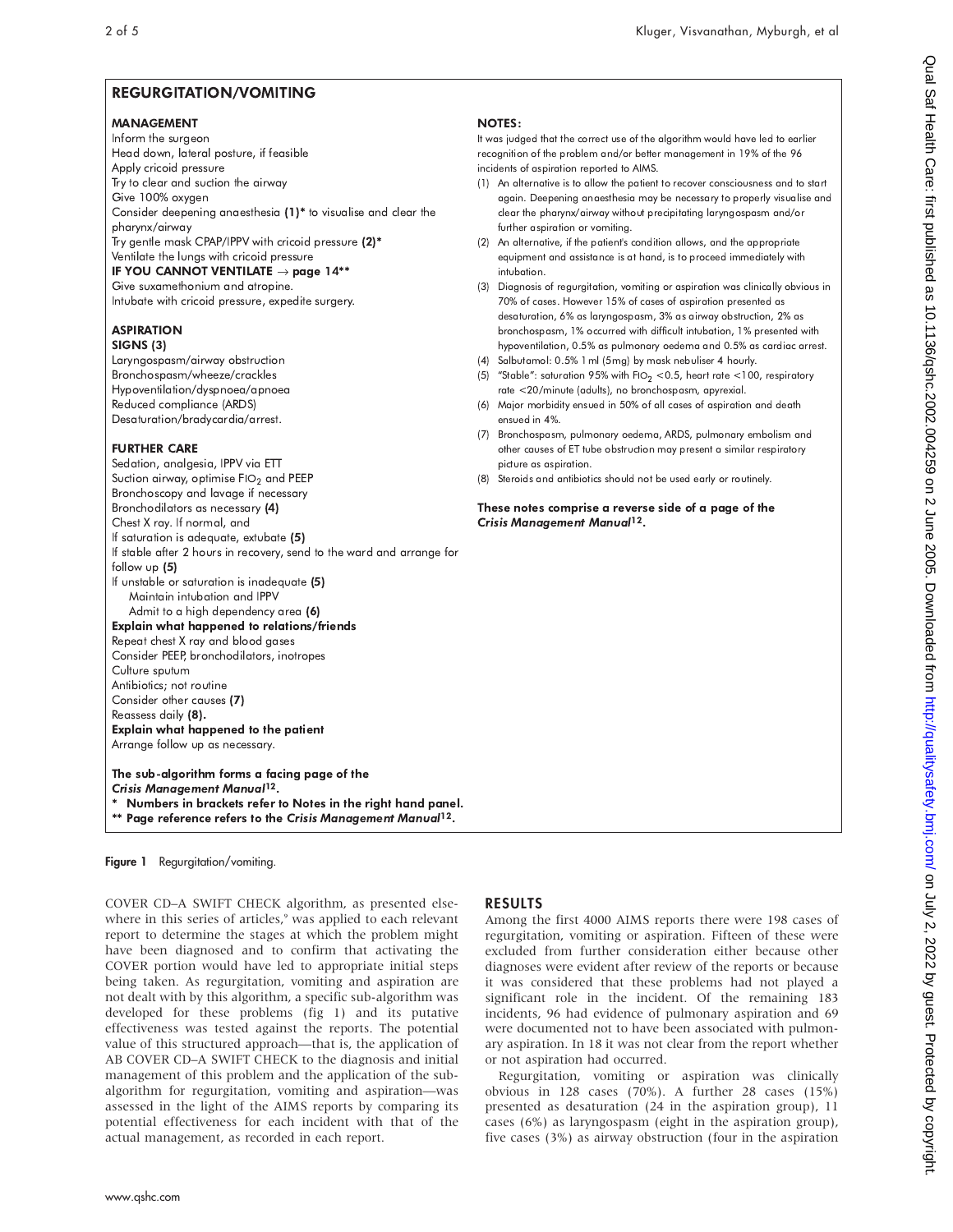group), and four as bronchospasm (all in the aspiration group). A further eight cases of bronchospasm with aspiration occurred in which bronchospasm was not the presenting feature. Of the remaining patients who aspirated, two did so during difficult intubations, two presented as hypoventilation, one presented as bradycardia, and one as a cardiac arrest.

Of the 96 reports in which regurgitation or vomiting caused aspiration, 54 (56%) were in elective and 42 (44%) in emergency cases. The interventions undertaken in these patients are shown in table 1.

Major morbidity ensued in 48 cases (50%), minor morbidity in 41 cases (43 %), and death in four cases (4%). In one case no outcome was documented and in two it was considered that there were no adverse sequelae. Admission to an intensive care unit was documented in 28 cases. Of the 69 reports in which regurgitation and vomiting did not cause aspiration, 19 (28%) were in elective and 47 (68%) were in emergency cases. In three cases the status of the patient was unknown. Forty eight cases (70%) suffered no adverse effects and the remaining 21 suffered minor morbidity (desaturation in 10 cases, laryngospasm in three, and airway obstruction in one). No major morbidity was documented in the 18 incidents in which it was not clear from the reports whether aspiration had occurred or not.

When the AB COVER CD–A SWIFT CHECK algorithm was applied to each report, it was considered that the majority of cases would have been detected at the A (Airway) or B (Breathing) stages preceding COVER, if not at the SCAN level (70% of cases were clinically obvious), then at the CHECK level. The terms SCAN and CHECK are discussed elsewhere in this set of articles.<sup>9</sup> However, 28 cases (15%) presented as desaturation and hence would have been detected at the C2 (Colour) stage of COVER. It was considered that the nature of the problem would always have been detected at the A stage of the AB preceding COVER at the CHECK level, but that the few specific remediable causes would require application of the sub-algorithm in order to be identified. The actions recommended by the COVER portion (100% oxygen, turning off the vaporiser and, if necessary, removing the patient from the anaesthetic machine, filter and circuit) were all considered reasonable immediate steps. It was also considered that carrying out the recommendations of the specific subalgorithm outlined in fig 1 would have constituted an acceptable course of action.

When the potential effectiveness of the structured approach represented by the AB COVER CD–A SWIFT CHECK algorithm and the special sub-algorithm for regurgitation, vomiting and aspiration (fig 1) was compared with that of the actual management as documented in each of the 183 incident reports, it was considered that, properly applied, the structured approach recommended would have led to a quicker and/or better resolution of the problem in 18 cases

| Management*            | $\mathsf{n}$   | %             |  |
|------------------------|----------------|---------------|--|
| Intubation             | 70             | 73            |  |
| Suction                | 60             | 62            |  |
| Antibiotics            | 9              | 9             |  |
| <b>Bronchodilators</b> | 9              | 9             |  |
| Bronchoscopy           | 6              | 6             |  |
| Steroids               | 5              | 5             |  |
| Inotropes              | $\mathfrak{p}$ | $\mathcal{P}$ |  |
| <b>CPAP</b>            |                |               |  |

(10% overall and 19% of the aspiration group). These were all cases of aspiration in which problems arose because of inadequate intervention—for example, airway not secured (eight cases), not placed in lateral or ''head down'' position (five cases), no cricoid pressure (four cases), airway not suctioned (two cases)—or because an inappropriate action was taken—for example, not admitted to a high dependency area after proven aspiration; intravenous dexamethasone, resulting in convulsions. In general, the incidents were managed well as it was considered that the algorithm would have performed no better than the anaesthetist in 167 cases  $(91\%)$ .

#### **DISCUSSION**

Regurgitation, vomiting and aspiration are quite commonly perceived by anaesthetists to be significant problems as they comprised 183 (5%) of the first 4000 incidents reported to AIMS. Also, these problems comprise a significant proportion of the major complications and deaths attributable to anaesthesia. The reports analysed here form part of a larger study of this problem using the AIMS collection of incidents.<sup>10</sup>

The diagnosis was clinically obvious in 70% of the cases reported and presented as laryngospasm or airway obstruction in a further 9%. However, 15% presented as desaturation, 3% as bronchospasm, and one case as cardiac arrest. Thus, although 80% of cases of regurgitation, vomiting or aspiration should be diagnosed at the A stage of AB (preceding COVER in the spontaneously breathing patient), it is important to recognise that 20% of patients present in different ways. These problems must immediately be considered in any spontaneously breathing patient who presents with unexplained desaturation, laryngospasm, airway obstruction, hypoventilation, bronchospasm, pulmonary oedema, or cardiac arrest.

In 81% of cases in the aspiration group it was considered that the anaesthetist managed the problem quite adequately. However, in 19% it was considered that the problem would have been better managed had a structured algorithm been followed, and it was concluded that the AB COVER CD–A SWIFT CHECK algorithm is still worth following even when the diagnosis seems obvious, as in some cases an underlying and ongoing cause of the problem was revealed—for example, an unintended excessive concentration of irritant vapour causing coughing and vomiting; or inadvertent administration of a muscle relaxant.

Review of the AIMS reports also supported the use of each of the steps in the specific sub-algorithm (fig 1). Although the surgeon may oppose placing the patient in a head down and lateral position, this should be done whenever possible. There were several cases of aspiration with major sequelae in patients who were not placed on their sides (for example, orthopaedic cases), who were left in the lithotomy position or on their backs (for example, during urological or gynaecological surgery), or who were not placed head down (for example, with major plastic surgery to the face). It may be necessary for the anaesthetist to point out to the surgeon that aspiration is a potentially life threatening complication. $610$ 

The airway should be secured as soon as possible with placement of an endotracheal tube using rapid sequence induction with cricoid pressure. There were several cases in which the airway was not secured and in which the patient went on to regurgitate again, sometimes with pulmonary aspiration. Once the airway has been secured, thorough suctioning of the trachea and accessible bronchi should take place. Again, this was not carried out in some patients who were later shown to have considerable soiling of their major airways. Rigid bronchoscopy should be considered if there is thought to be particulate matter in the major airways.<sup>11</sup>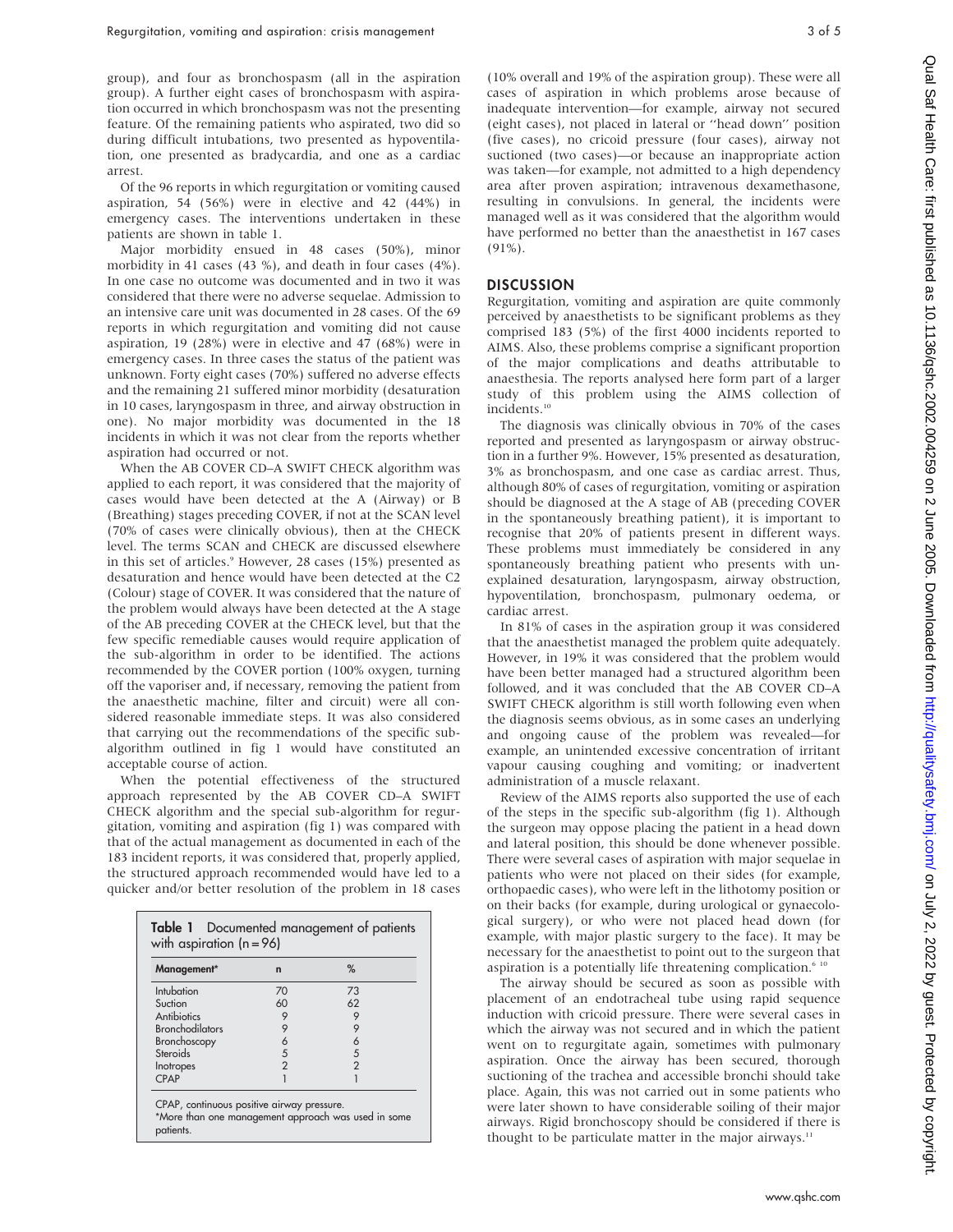#### Key messages

- Of the 183 relevant incidents among the first 4000 AIMS reports, 96 showed evidence of pulmonary aspiration. In 128 cases (70%) regurgitation, vomiting or aspiration was clinically obvious.
- As 20% of such cases present in different ways, these complications must be considered in any spontaneously breathing patient presenting with unexplained desaturation, laryngospasm, airway obstruction, hypoventilation, bronchospasm, pulmonary oedema, or cardiac arrest.
- 56% of the 96 cases of aspiration were elective procedures.
- In 48 cases of aspiration (50%) major morbidity resulted, with death in four patients (4%).
- Although the majority  $(81%)$  of the reported aspiration cases were managed satisfactorily, it was considered that a structured approach would have resulted in better management in 19% of the cases.
- Surgical opposition to placing the patient rapidly in the head down, lateral position should be countered with the fact that aspiration is a potentially life threatening situation.
- Consider rigid bronchoscopy for suspected particulate matter in the airways.
- Twenty eight cases required admission to an intensive care unit.
- Criteria for monitored discharge of patients who have aspirated to a general ward are: clinical stability,  $SpO<sub>2</sub>$  $>$ 95% on FI $O<sub>2</sub>$  <50%, heart rate <100 beats/min, respiratory rate  $<$  20/min, temperature normal, minimal bronchodilation needed.

Finally, careful evaluation and monitoring of the patient in the postoperative period is essential. For most patients, observation in the recovery ward for at least 2 hours is essential,<sup>6</sup> although this will depend on staff levels and workload. A chest radiograph should always be obtained if aspiration is suspected. Adequate doses of nebulised bronchodilators should be used if there is bronchospasm, and continuous positive airway pressure or positive end-expiratory pressure should be used with artificial ventilation if there is evidence of reduced compliance or poor gas exchange. There is no evidence that intravenous steroids have a place in treatment, and one patient convulsed after the injection of a large dose of intravenous dexamethasone. Antibiotics should not be used prophylactically but should be used if and when a specific organism is identified.11 If the patient is stable, the saturation is greater than 95% with an inspired oxygen concentration of less than 50%, the heart rate is less than 100 beats/min (in adults), the respiratory rate is less than 20/min (in adults), and the patient is apyrexial and requires minimal bronchodilators, then discharge to a general ward with appropriate monitoring is acceptable. If these criteria are not satisfied at 2 hours, the patient should be admitted to an intensive care or high dependency unit.<sup>6</sup>

A further study of the AIMS database looked at aspiration in a larger group of 133 cases of aspiration reported to AIMS.<sup>10</sup> In this study aspiration occurred twice as often in elective patients than in emergency patients, with 56% of incidents occurring during the induction phase of anaesthesia. The majority of patients had recognised risk factors for aspiration. The most important contributing factor for the generation of the incident was inadequate anaesthesia, while the most important alleviating factors were prior experience and skilled assistance. The application of a simple management plan to prevent aspiration was considered to have the potential to prevent over two thirds of the reported cases.

In summary, regurgitation, vomiting and aspiration may occur unexpectedly in association with general anaesthesia and constitute an emergency that requires immediate appropriate action, as the consequences may be serious for the patient. Regurgitation and/or aspiration should always be considered immediately in any spontaneously breathing patient who suffers desaturation, laryngospasm, airway obstruction, bronchospasm, bradycardia, or cardiac arrest. The structured approach outlined in fig 1 should be carried out immediately and the AB COVER CD algorithm applied to exclude extraneous precipitating causes. Any patient in whom aspiration is suspected must be monitored in the recovery ward for at least 2 hours. At this stage, if the patient is unstable or there is cardiorespiratory compromise, he or she should be admitted to an intensive care or high dependency unit until the problem has resolved.

Finally, it is important that a full explanation of what happened be given to the patient, that the event and the results of any tests should be documented in the anaesthetic record and, if appropriate, that the patient be given a letter to warn future anaesthetists. If necessary, a permanent warning bracelet should be worn by the patient. If a particular precipitating event was significant or a particular action was useful in resolving the crisis, this should be clearly explained and documented.

#### ACKNOWLEDGEMENTS

The authors would like to thank all the anaesthetists in Australia and New Zealand who contributed to the 4000 incident reports upon which this and the other 24 papers in the Crisis Management Series are based. The coordinators of the project also thank Liz Brown for preparing the draft of the original Crisis Management Manual; Loretta Smyth for typing; Monika Bullock RN for earlier coding and classifying of data; Dr Charles Bradfield for the electronic version of the algorithms; Dr Klee Benveniste for literature research; and Drs Klee Benveniste, Michal Kluger, John Williamson and Andrew Paix for editing and checking manuscripts.

#### Authors' affiliations .....................

M T Kluger, Senior Staff Specialist, Department of Anaesthesiology and Perioperative Medicine, North Shore Hospital, Auckland, New Zealand T Visvanathan, Staff Specialist, Department of Anaesthesia, The Queen Elizabeth Hospital, Woodville, South Australia, Australia

J A Myburgh, Associate Professor, University of New South Wales; Director of Research, Department of Intensive Care Medicine, The St George Hospital, Sydney, New South Wales, Australia

R N Westhorpe, Deputy Director, Department of Paediatric Anaesthesia and Pain Management, Royal Children's Hospital, Parkville, Victoria, Australia

This study was coordinated by The Australian Patient Safety Foundation, GPO Box 400, Adelaide, South Australia 5001, Australia.

#### **REFERENCES**

- 1 Webb RK, van der Walt JH, Runciman WB, et al. Which monitor? An analysis of 2000 incident reports. Anaesth Intensive Care 1993;21:529–42.
- 2 Mellin-Olsen J, Fasting S, Gisvold SE. Routine preoperative gastric emptying is seldom indicated: a study of 85,594 anaesthetics with special focus on aspiration pneumonia. Acta Anaesthesiol Scand 1996;40:1184–8.
- 3 Olsson GL, Hallen B, Hambreus-Jonzon K. Aspiration during anaesthesia: a computer-aided study of 185,358 anaesthetics. Acta Anaesthesiol Scand 1986;30:84–92.
- 4 **Borland LM**, Sereika SM, Woelfel SK, et al. Pulmonary aspiration in paediatric patients during general anaesthesia: incidence and outcome. J Clin Anaesth  $1998:10:95 - 102$
- 5 Ezri T, Szmuk P, Stein A, et al. Peripartum general anaesthesia without tracheal intubation: incidence of aspiration pneumonia. Anaesthesia 2000;55:421–6.
- 6 Warner MA, Warner ME, Weber JG. Clinical significance of pulmonary aspiration during the perioperative period. Anesthesiology 1993;78:56–62.